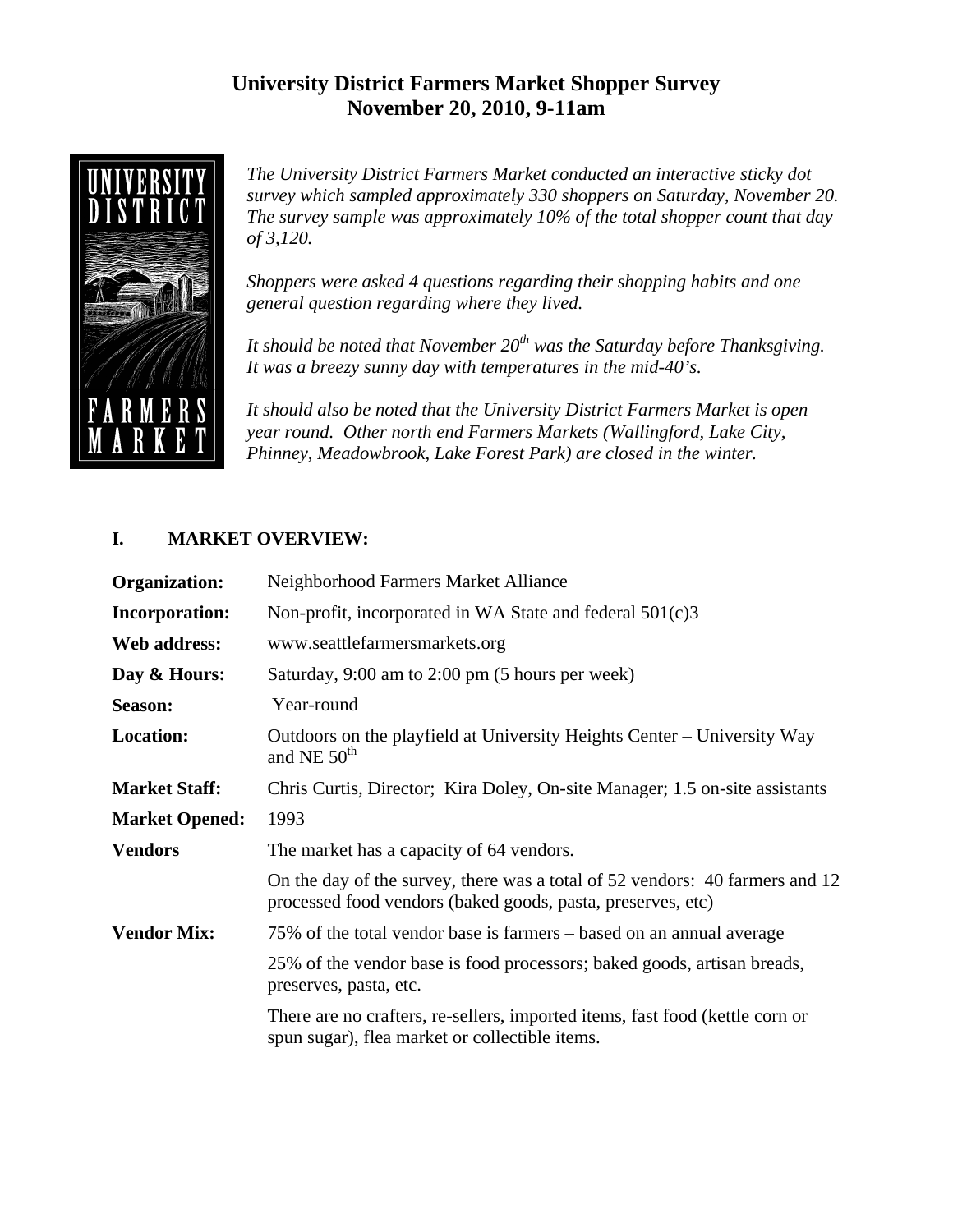### **II. MAP SURVEY**

The first question asked people to indicate where they lived by placing a dot on a map or in one of 14 categories plus Other Seattle neighborhood or Outside Seattle. The intention is to ascertain where customers are coming from and to help inform outreach efforts, problem-solve transportation issues, and target products to customers.

### **Where do you live?**

| U-District (Cowen Park south to    |    |                              |    |
|------------------------------------|----|------------------------------|----|
| Pacific, I-5 east to $21st$ Ave.): | 37 | Phinney:                     | 6  |
| Ravenna/Bryant:                    | 40 | Greenwood:                   | 3  |
| Lake City/Wedgwood/Maple leaf: 28  |    | Fremont:                     | 7  |
| U-Village:                         |    | Ballard:                     | 4  |
| Laurelhurst:                       | 6  | Capitol Hill:                | 20 |
| Sand Point:                        | 9  | Montlake:                    | 8  |
| Wallingford:                       | 27 | Other Seattle Neighborhoods: | 51 |
| Green Lake:                        | 4  | <b>Outside Seattle:</b>      | 46 |
|                                    |    |                              |    |

#### **Graph 1. Residential location by number of responses**



**Map Survey results suggest:** 

- Neighborhood shoppers  $(12%)$  live within  $1/2$  of a mile from the market.
- Approximately 35% of shoppers came from adjacent neighborhoods within 2 miles. This suggests many people live within easy walking distance of the market.
- More than 15% of shoppers were from west of Interstate 5, including the Wallingford neighborhood.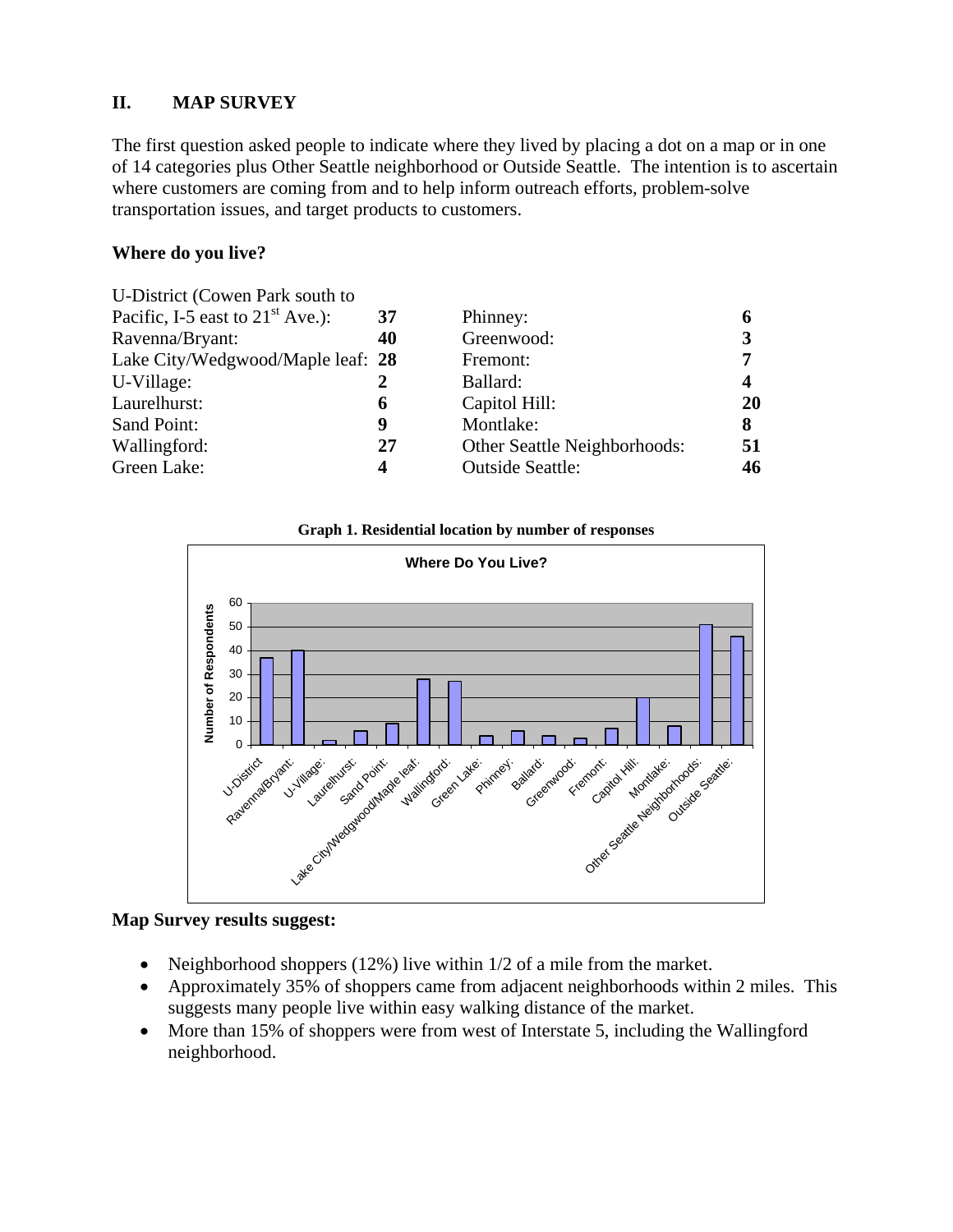• Many shoppers (15%) reported living outside of Seattle, which suggests that some of those surveyed consider the market a destination market and/or were visiting for the Thanksgiving holiday.

This market is one of the most successful markets in the city and attracts a strong base of customers both from nearby and from across the city.

## **III. DOT SURVEY QUESTIONS**

Four dot survey questions were written on large flip-charts and were set up on easels within the market footprint. The survey team encouraged shoppers "to take part in a survey to help their market." Each shopper was given six dots to indicate an answer for each question, the fourth being a two part question. The sheets were refreshed halfway through the survey. This was to minimize any response bias when answering the dot survey questions.

Approximately 330 people or about 10% of all adult shoppers were surveyed, though response rate varied slightly depending on the question.

### **Question 1. How often do you shop at this market?**

| Weekly:             | 218 (65%) |
|---------------------|-----------|
| Once a month:       | 25        |
| Two times a month:  | 55        |
| 1-2 times a season: | 26        |
| $1st$ visit:        | 5         |
| Other:              |           |
|                     |           |

**Graph 2. Shopping Frequency by percentage**



#### **Question 1 results suggest:**

• The highest number of respondents (65%) were regular, weekly shoppers with 17% shopping every other week.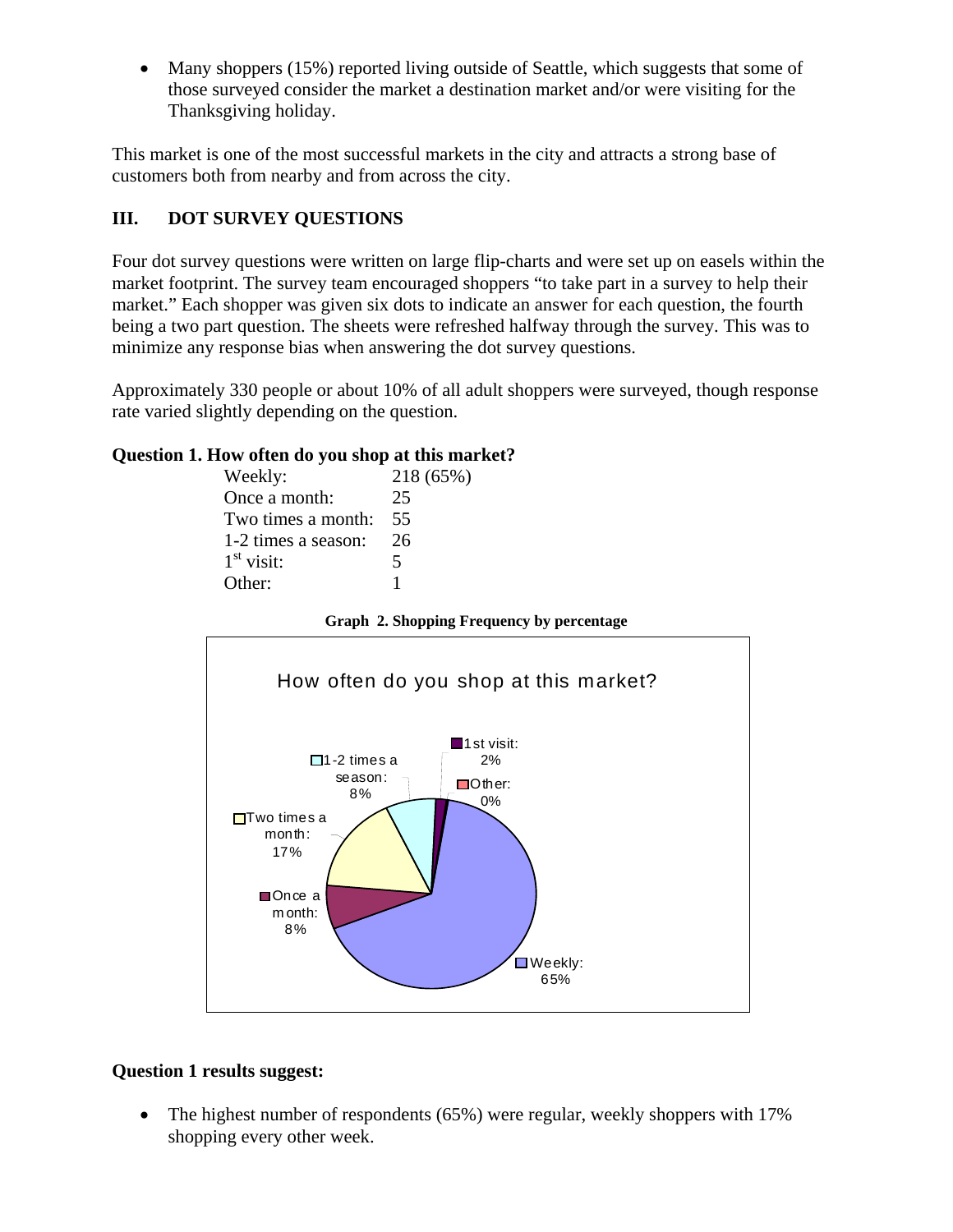- Interestingly, only 2% reported that this was their first time to the market despite the high number of out of town visitors that day.
- The percent of tourists from outside of Seattle (15%) with the percent of shoppers from greater Seattle (17%) suggests that this market has a strong potential to draw in some new, regular shoppers from other neighborhoods, i.e. first time visitors are not all tourists, but potential new regular shoppers.

Thus, this market has a strong base of regular shoppers with a nice mix of new shoppers to possibly draw new regular shoppers from. One opportunity for growth is to convert some of the occasional visitors to regulars, and to reach out across the city.



#### **Question 2. How much money will you spend today?**

**Graph 3. Anticipated market spending by number of responses**

#### **Question 2 results suggest:**

The second question asked people how much they were going to spend at the U-District Farmers Market. Respondents were given the set choice of answers, from \$0 to \$100 *plus*. A total of 328 people responded to this question.

- The average customer spending on November 20, 2010 was  $$48.62<sup>1</sup>$
- Most (25%) customers reportedly spent between \$76 or over \$100 (*this may be much higher than usual due to the date being the Saturday before Thanksgiving).*
- Less than 1% reported not spending anything and 54 % reported spending over \$40.

|     |          |                                  |      | Question 3. Will you shop elsewhere in the immediate business district ("The Ave") today? |
|-----|----------|----------------------------------|------|-------------------------------------------------------------------------------------------|
| No: |          | 53                               | Yes: | 168                                                                                       |
|     |          | If yes, how much will you spend? |      |                                                                                           |
|     | $$1-5:$  | 30                               |      |                                                                                           |
|     | $$6-10:$ |                                  |      |                                                                                           |

 $\overline{a}$  $1$  To calculate the average customer spending, each dollar range was assigned the average value of the range. So, if someone responded \$6 to \$10, it was given an estimated value of \$8. "Over \$100" was assigned a value of \$101. The total value was then divided by the number of responses to get the average.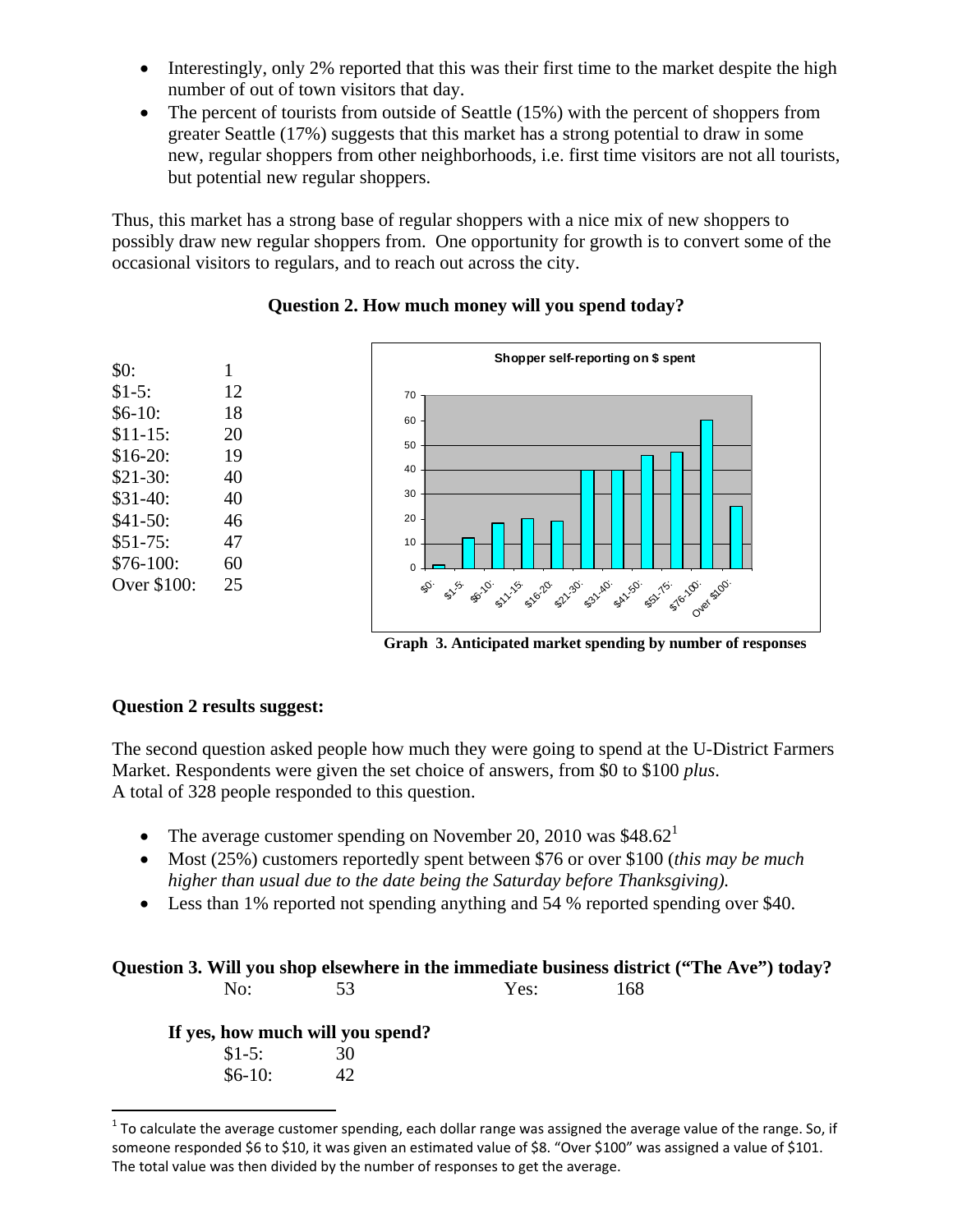| $Total =$  | 168 or 76% of those surveyed will shop in the area. |
|------------|-----------------------------------------------------|
| Other:     |                                                     |
| $$76-100:$ | 6                                                   |
| $$51-75:$  |                                                     |
| $$41-50:$  | 4                                                   |
| $$31-40:$  | 6                                                   |
| $$21-30:$  | 20                                                  |
| $$16-20:$  | 22                                                  |
| $$11-15:$  | 24                                                  |
|            |                                                     |

**Graph 4. Anticipated spending on "The Ave" by farmers market shoppers** 



Question 3 also asked shoppers about their spending habits, this time in terms of businesses, restaurants, or services in the immediate business corridor, known as The Ave. Respondents were given the same choices, from \$0 to \$100 and Other. A total of 225 people (or 76% of total shoppers) responded to this question.

# **IV. The Multiplier Effect**

# **Question 3 results suggest:**

- The largest group of shoppers (76%) reported they were planning to spend money at other businesses in the nearby shopping district. Farmers Markets are known to attract people to neighborhoods, and those shoppers then patronize local businesses (the "multiplier effect")
- Approximately 2/3 of shoppers (61%) said they would spend between \$1 and \$26 at other businesses or restaurants; 13% planned to spend between \$30 and \$101 at other businesses or restaurants.
- The difference of 105 shoppers who answered other questions in the survey but not this one might suggest additional "no" responses, but adding those non-responses still yields a 50% multiplier effect.
- By using the same calculation method as Question 2, we get an average of \$22 spent by a minimum of 50% of shoppers, which represents a multiplier effect of \$34,529 on this particular Saturday. *For 2010, the effect is over \$1.5 million.*